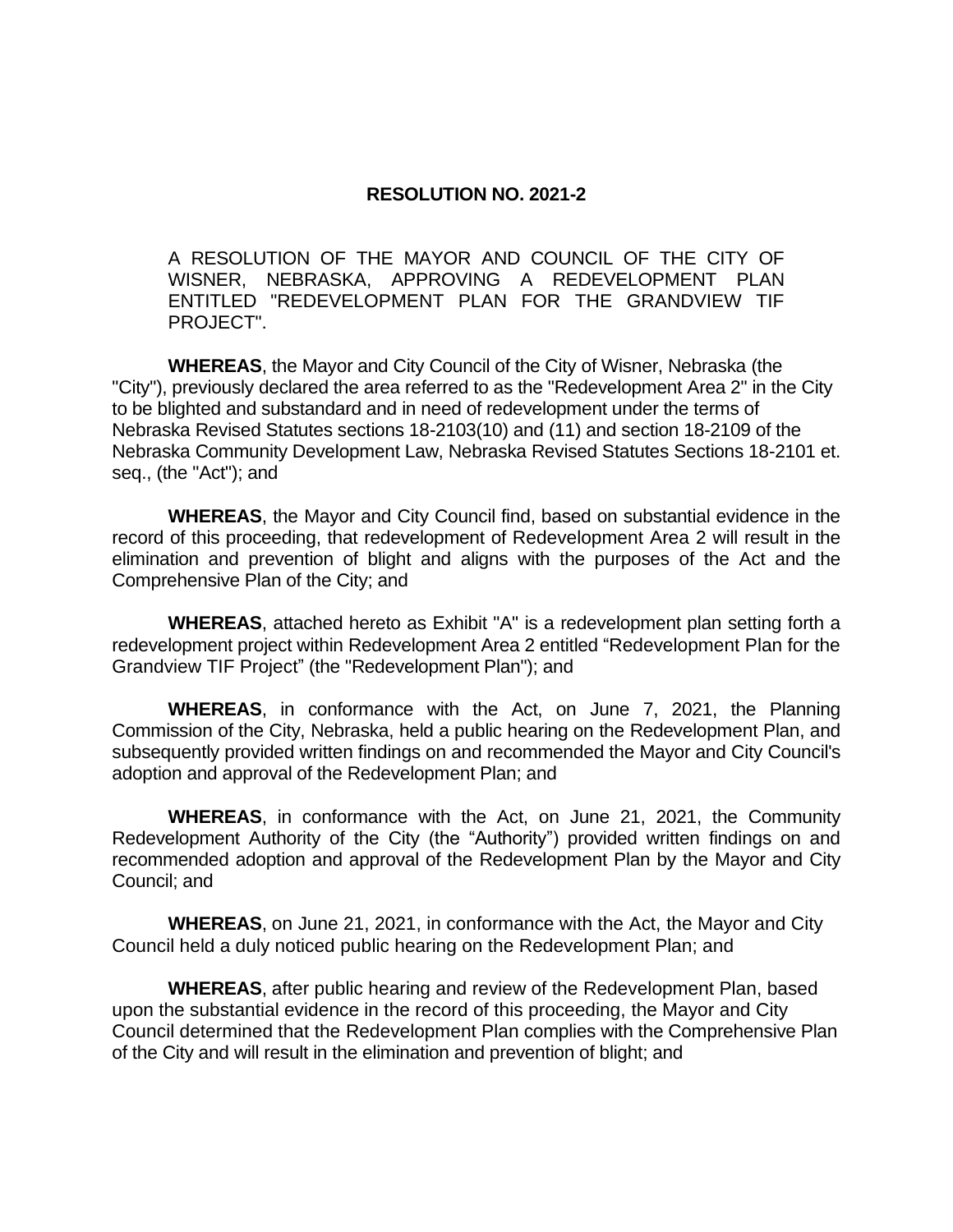**WHEREAS**, after public hearing and review of the Redevelopment Plan, based upon the substantial evidence in the record of this proceeding, the Mayor and City Council determined that the redevelopment contemplated in the Redevelopment Plan would not occur and would not be economically feasible without the use of tax-increment financing.

NOW, THEREFORE, BE IT RESOLVED BY THE MAYOR AND CITY COUNCIL OF THE CITY OF WISNER, NEBRASKA:

Section 1. The Redevelopment Plan attached as Exhibit "A" complies with the Comprehensive Plan of the City.

Section 2. Based on the substantial evidence in the record of this proceeding, the Mayor and City Council find as follows:

(a) The proposed land uses and building requirements in the redevelopment area as described in the Redevelopment Plan are designed with the general purpose of accomplishing, in conformance with the City's Comprehensive Plan, a coordinated, adjusted and harmonious development of the City and its environs which will, in accordance with the present and future needs, promote health, safety, morals, order, convenience, prosperity and the general welfare, as well as efficiency and economy in the process of development; that under the Redevelopment Plan adequate provision is made for traffic, vehicular parking, the promotion of safety from fire, panic and other dangers, adequate provision for light and air, the promotion of the healthful and convenient distribution of populations, the provision of adequate transportation, water, sewage and other public utilities, schools, parks, recreational and community facilities and other public requirements, the promotion of sound design and arrangement, the wise and efficient expenditure of public funds and the elimination of, or prevention of the recurrence of, insanitary or unsafe dwelling accommodations or conditions of blight.

(b) The Redevelopment Plan contains a satisfactory statement of the proposed method and estimated cost of acquisition and preparation for redevelopment of the redevelopment area; that no public improvements are required to be provided except as set forth in the Redevelopment Plan with respect to the redevelopment project set forth therein; that there are no estimated proceeds or revenue expected to be obtained by the City or Authority from disposal of property to any redeveloper; that the Redevelopment Plan sets forth a satisfactory method of financing for the proposed redevelopment consisting of direct payment for public improvements or grant assistance to the redeveloper for the redevelopment area, as designated in the Redevelopment Plan, which method of financing is the issuance by the Authority of its tax increment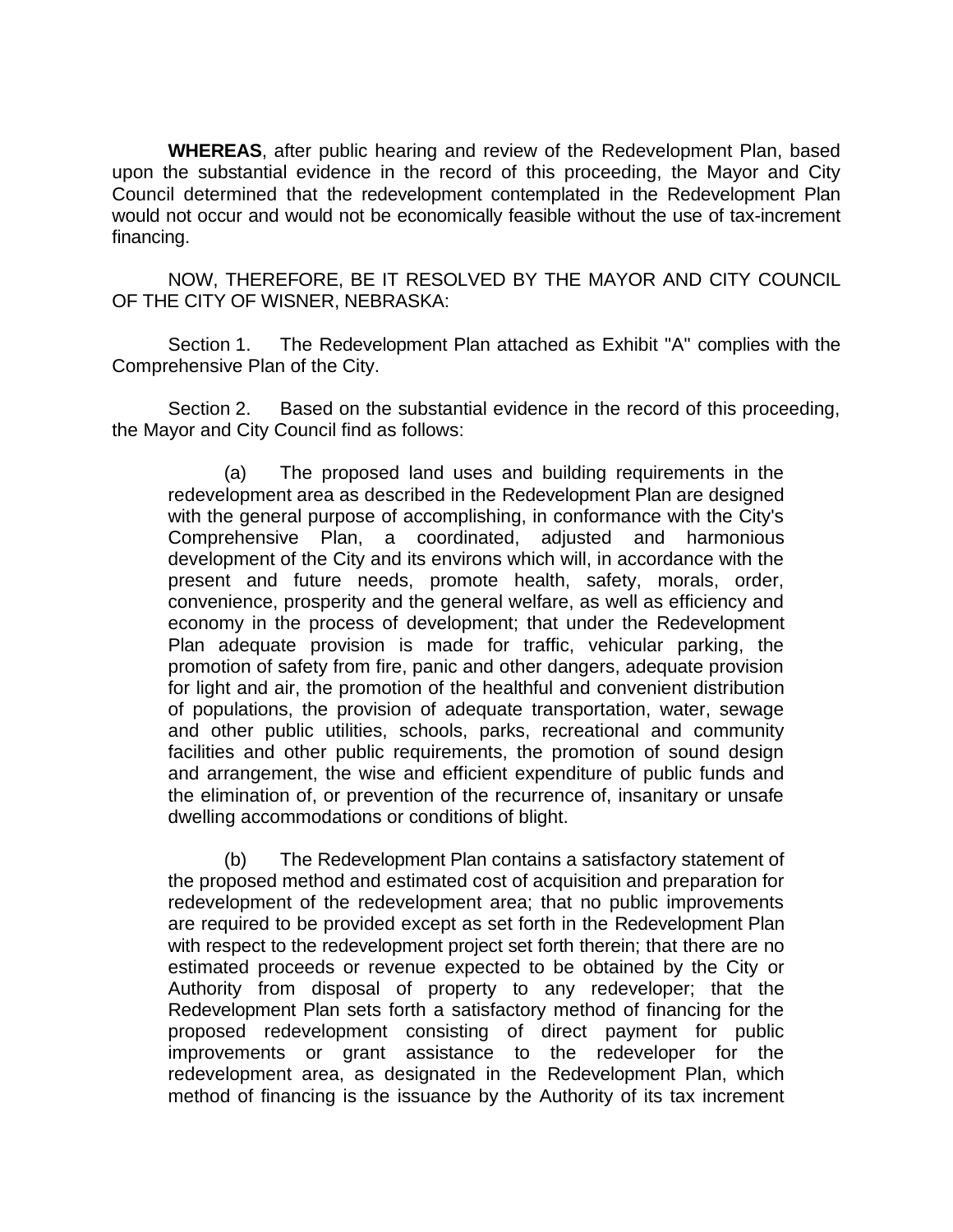revenue bond to provide funds to pay for the costs of certain public or private improvements by grant assistance and that there are no families currently living or businesses located within the redevelopment area, as set forth in the Redevelopment Plan, which are expected to be displaced from such area.

(c) The cost-benefit analysis prepared in conjunction with the Redevelopment Plan and attached thereto sets forth the factors required under section 18-2113 of the Act and supports the Mayor and City Council's adoption and approval of the Redevelopment Plan; and is approved and adopted hereby.

Section 4. The redevelopment set forth in the Redevelopment Plan would not be economically feasible without the use of tax-increment financing; would not occur in the redevelopment area described in the Redevelopment Plan without the use of taxincrement financing; and the costs and benefits of the Redevelopment Plan, including costs and benefits to other affected political subdivisions, the economy of the community, and the demand for public and private services have been analyzed by the City and have been found to be in the long-term best interest of all those impacted by the Redevelopment Plan.

Section 5. Based on the foregoing and substantial evidence in the record of this proceeding, the Mayor and City Council hereby approve and adopt the Redevelopment Plan.

INTRODUCED BY COUNCIL MEMBER

PASSED AND ADOPTED THIS 21<sup>ST</sup> DAY OF JUNE, 2021.

MAYOR

\_\_\_\_\_\_\_\_\_\_\_\_\_\_\_\_\_\_\_\_\_\_\_\_\_\_\_\_\_\_\_\_

ATTEST:

\_\_\_\_\_\_\_\_\_\_\_\_\_\_\_\_\_\_\_\_\_\_\_\_\_\_\_\_\_\_\_\_ CITY CLERK/TREASURER

SEAL: